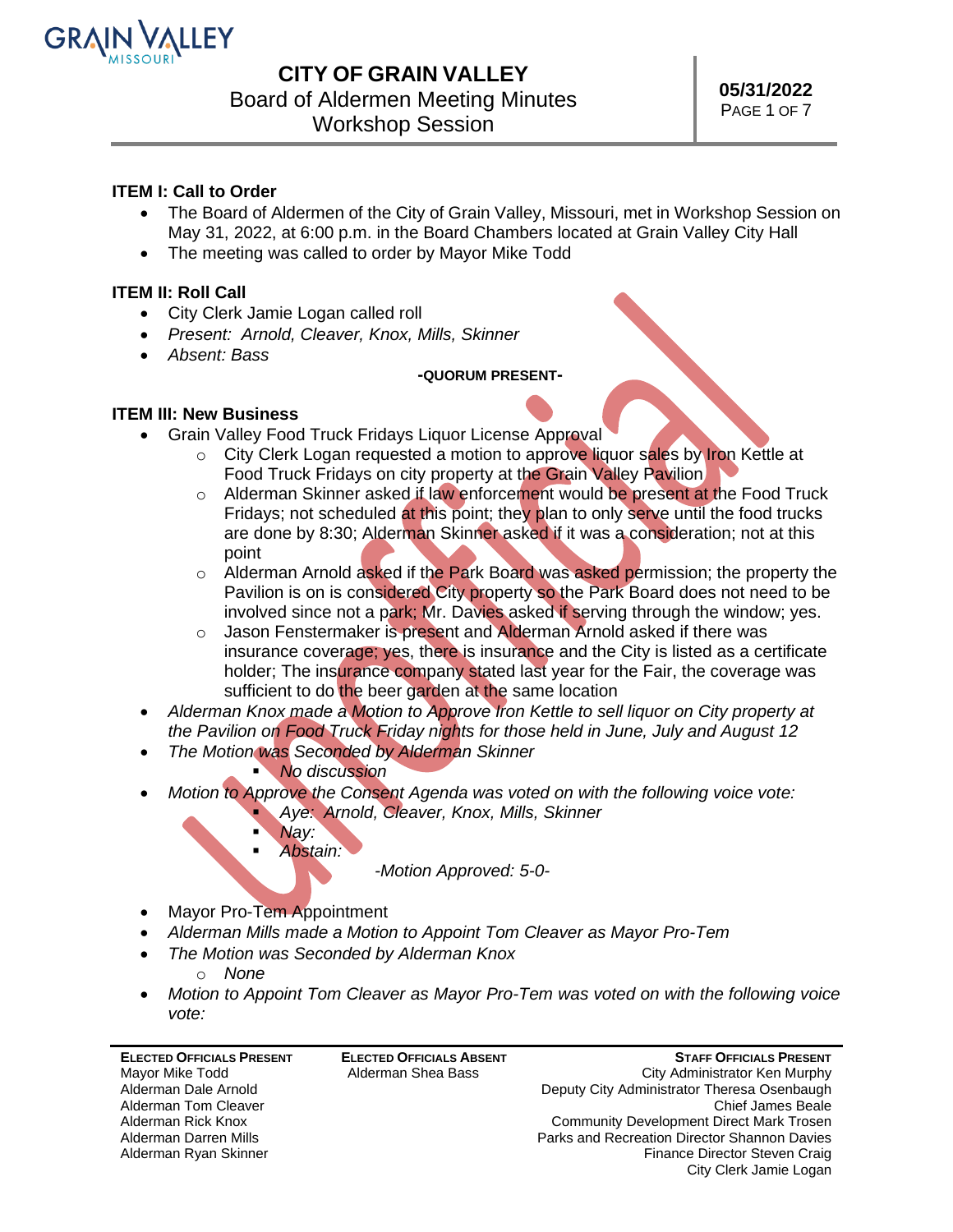

# **CITY OF GRAIN VALLEY** Board of Aldermen Meeting Minutes Workshop Session

- o *Aye: Arnold, Cleaver, Knox, Mills, Skinner*
- o *Nay: None*
- o *Abstain: None*

*-Motion Approved: 5-0-*

- Goal Setting Session
	- $\circ$  Mayor Todd stated he wanted to have this discussion to get everyone's needs in their wards, goals, plans, etc. and staff is in attendance if there are any questions that can be addressed now
	- $\circ$  Alderman Knox would like old town drainage, curbs as their funding was taken away when the interstate was put in years ago; 400 block of Front Street, Walnut,
	- $\circ$  Mayor Todd asked if the tracks in that area still have drainage issues; SW Elizabeth intersection did have issues and work was completed this past year; Mr. Murphy stated there are some streets going back in the plan that are in front of the P&Z; Mr. Trosen stated many of these are in the CIP; the additional funding with the road program, some streets were moved up in the CIP; Items in the program for 2023 were moved up to 2022, etc. ahead of schedule
	- $\circ$  Alderman Knox asked if we move forward with curbs replacements and repairs, do new right of ways permission need to be signed; yes, some had time limits associated and there could be new owners since the first agreements- they would need to be reauthorized.
	- $\circ$  Alderman Cleaver would like to see continuation of street improvements; Clover Park he would like to see some updates to that area; he would like to see a pedestrian crosswalk installed at Ryan Road where kids cross the street for schools; He'd like to see a continuation of additional budgeting for the streets/sidewalks; would like the revitalization downtown occur as planned; would like to keep the police staff fully staffed; would like to keep current businesses and new businesses tracked; maintain ball fields and parks
		- Mayor Todd asked how big Cloverfield Park is; this is one of the three neighborhood parks that serve a small population; at the time, the developer donated those park lands; Mr. Davies said they are cautious to invest too much there as it services a small population; Mr. Murphy stated there is a Parks Master Plan out for bid right now and this will help determine what should be addressed based on the needs
	- o Alderman Arnold asked if a solar light could be installed at Cloverfield park to deter any issues; the only lights are off neighborhood homes; A challenge of Parks and Recreation is to have lights during park hours and after dark 6am to 11pm; Butterfly Trail Park installed lights and it has helped; Alderman Skinner asked if a timer could be installed on park lights; Mr. Davies stated suns up hours are the busier times in the parks and lights are necessary, but may not be a need as in the cooler weather/offseason it isn't as critical
	- $\circ$  Alderman Skinner asked if the Parks Master Plan would include a park up north;

**ELECTED OFFICIALS PRESENT** Mayor Mike Todd Alderman Dale Arnold Alderman Tom Cleaver Alderman Rick Knox Alderman Darren Mills Alderman Ryan Skinner

**ELECTED OFFICIALS ABSENT** Alderman Shea Bass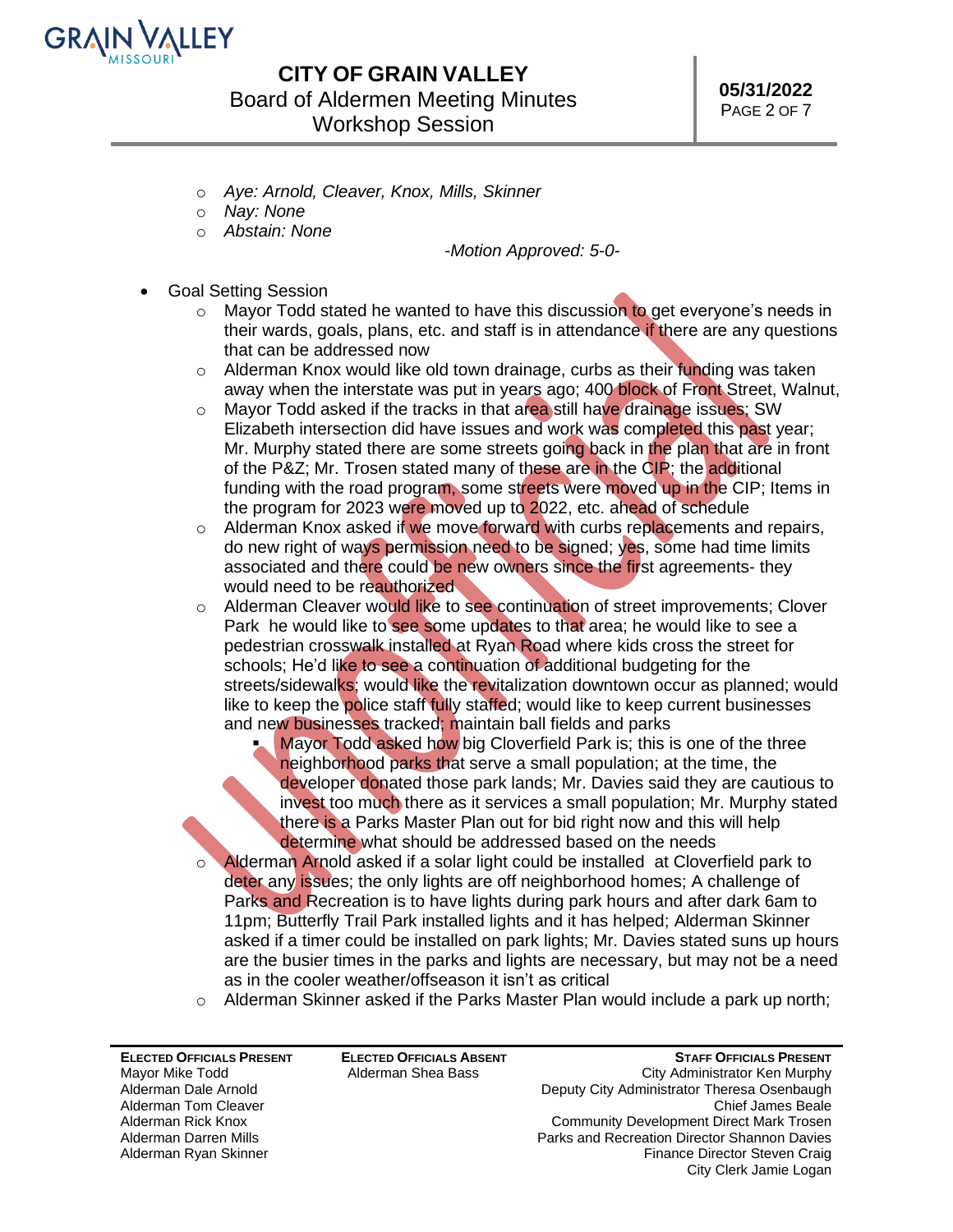

Mr. Trosen said the response to the bid proposal is due June 28<sup>th</sup>; the Comprehensive plan was last done in 2014

- $\circ$  Alderman Mills asked if there would be sidewalks at Eagles and AA; a grant application has been submitted twice and there is a plan for a trail and intersection improvements by the school; unfortunately we have not ranked high enough scores to receive funding yet; will submit the application for the fiscal year 2026 again; we compete for the MARC metro wide for the applications; Mayor Todd asked if it would include Buckner Tarsney; library to the trail connection at this point; Alderman Arnold asked if there could be a trail on Buckner Tarsney in front of the farm property; the library has agreed to put in a trail; hoping the grant application to finish the trail
- $\circ$  Alderman Mills mentioned Pastor Geiger would like more involvement from the City to use his property- parking lot/building; he feels First Baptist had a bad reputation and they want to be involved if anyone sees fit or if there is an opportunity
	- Alderman Arnold encouraged him to come in and talk to the board if there are any new rumors or bad feelings going on
- o Alderman Skinner asked about the Buckner Tarsney MODOT road; Mr. Trosen and Mr. Murphy had a meeting with the new MODOT representative and expressed their concerns at their discussion a few weeks ago; supporting documents were sent to her by the city engineer this past week related to those discussions
	- Mayor Todd asked what that could look like; asked if add lanes and drop the elevation; Mr. Murphy stated all 4 sides need some attention; the section in front of Price Chopper has been "fixed" many times by MODOT and it has failed time and time again; Rust and BB is a dangerous intersection coming from Price Chopper; all intersections working up to Duncan are issue areas that have been expressed to MODOT; Alderman Skinner stated some in his ward see this stretch of road as a deterrent to go into Grain Valley vs. Blue Springs; Mr. Murphy stated those are items being worked on

Alderman Skinner stated there was a school shooting in Texas this past week and he would like another look to be taken at the department's training to handle these situations, SRO coverage, etc. He would like to challenge the City and the school (grants/covid money possibly if available) to look at ways to get more training; Chief Beale has had some discussions about these items today; the high school is very busy and the SRO there is very busy; They have shifted SROs around to provide better coverage; Alderman Skinner asked if enough coverage/SROs; asked if there is someone monitoring social media accounts for the schools and asked for more emphasis on this topic and on the news the PDs are getting the criticisms instead of schools and feels the summer is a great

**ELECTED OFFICIALS PRESENT** Mayor Mike Todd Alderman Dale Arnold Alderman Tom Cleaver Alderman Rick Knox Alderman Darren Mills Alderman Ryan Skinner

**ELECTED OFFICIALS ABSENT** Alderman Shea Bass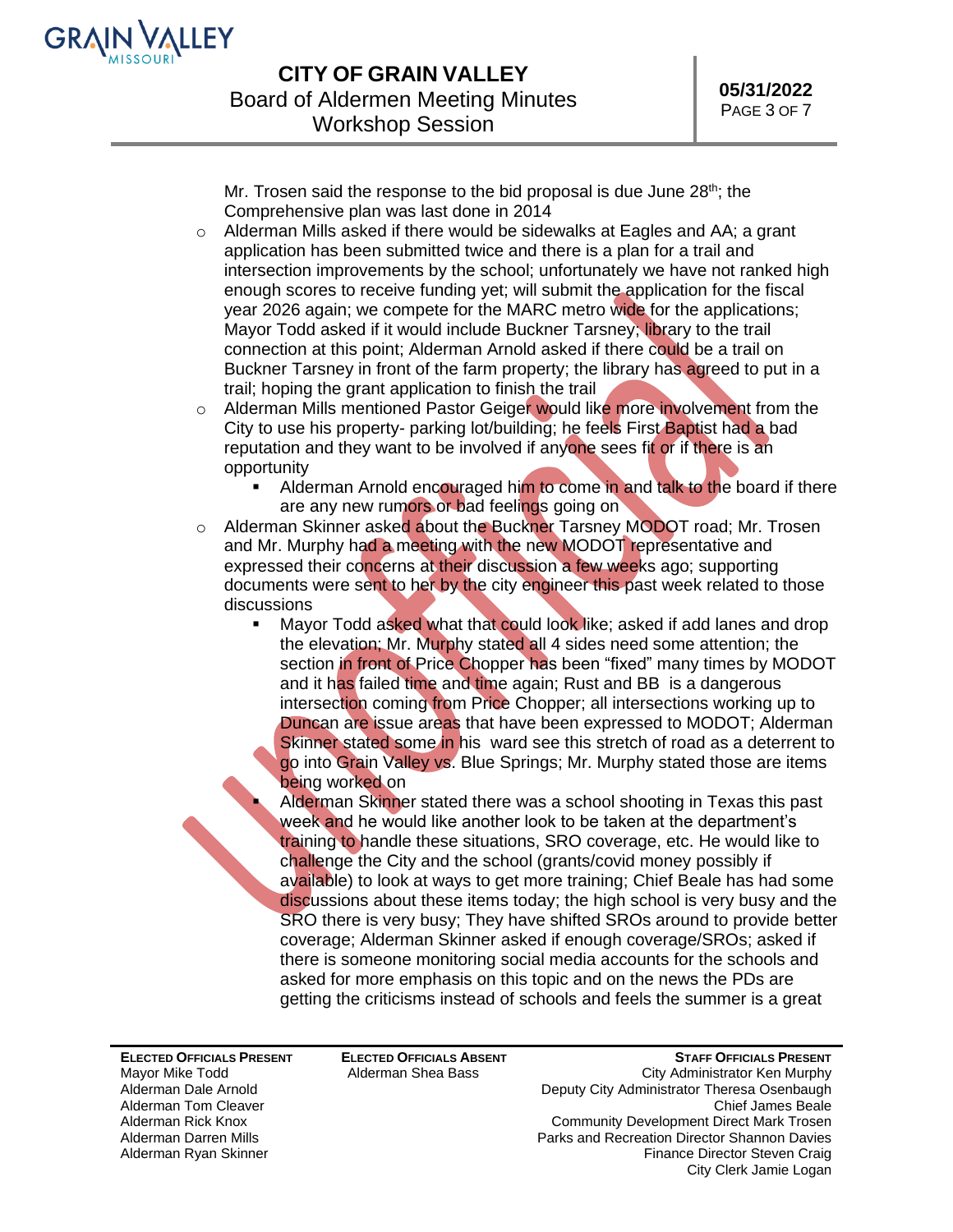

time to evaluate these items such as locking doors, training and ask the board to attend the ALICE training at the school; Alderman Skinner asked if active shooter trainings are done at the schools over the summer to prep for this type of thing; he would like to see multi-jurisdiction training

- $\circ$  Alderman Arnold would like to know EDC plans & goals; how to entice different types of businesses and interest in our community – he'd like a report of those items to be sent to the board as to what the city's investment/dollars were going towards in the chamber/partnership; Mr. Murphy said there are three main developers in the City and some sit down restaurants are leery to take the chance right now unless all boxes are checked; Alderman Arnold would like to know what the Partnership has plans for proactively; he would like to the Partnership be a little more coordinated with the board to not have his activities to step on toes of the Partnership; Mayor Todd asked if the developers have the control right now; Mr. Murphy stated the developers are self-sufficient and do their own marketing; the future sit down will discuss any struggles with Grain Valley and asking how we can help; looking to do a business reception for businesses in Grain Valley asking what they need from Grain Valley to make it ease costs of doing business here, etc.; Alderman Arnold would like to be updated from the Partnership on these topics
- o Alderman Skinner asked Mr. Trosen if the Fire district was part of the discussions with MODOT regarding the Duncan and BB intersection; he asked if they weighed in with their new station going in at Duncan and Dillingham; they have not been involved up to this point; Alderman Arnold stated they probably should be involved and this will put them at risk once their station is built; This is a dangerous intersection & their input could potentially help the cause with MODOT; Alderman Knox stated it is a bad intersection as he experienced when he was at the Fire Department and working accidents in that area
- o Mayor Todd mentioned the Police Advisory Board will gear up in the near future and that could potentially be a group to take a look into the school safety issues mentioned earlier and items such as the Public Safety Sales tax
- o Mayor Todd mentioned updating the ward boundaries is on the future list
- $\circ$  Mayor Todd mentioned there will be a local business reception and developer meetings in the near future

o Would like to do a school district meeting with some of the school board representatives and some representation from the board of aldermen to have discussion and see how they can help one another

- $\circ$  He would like to see a dog park as part of the Parks Master Plan
- $\circ$  Police Advisory Board can also provide recommendations on different ways to reduce property crime
- o Mr. Murphy shared the Administrative Staff Goals:
	- **The Employee Experience Survey was conducted and now to define a** plan to address those needs specifically related to recruiting and

**ELECTED OFFICIALS PRESENT** Mayor Mike Todd Alderman Dale Arnold Alderman Tom Cleaver Alderman Rick Knox Alderman Darren Mills Alderman Ryan Skinner

**ELECTED OFFICIALS ABSENT** Alderman Shea Bass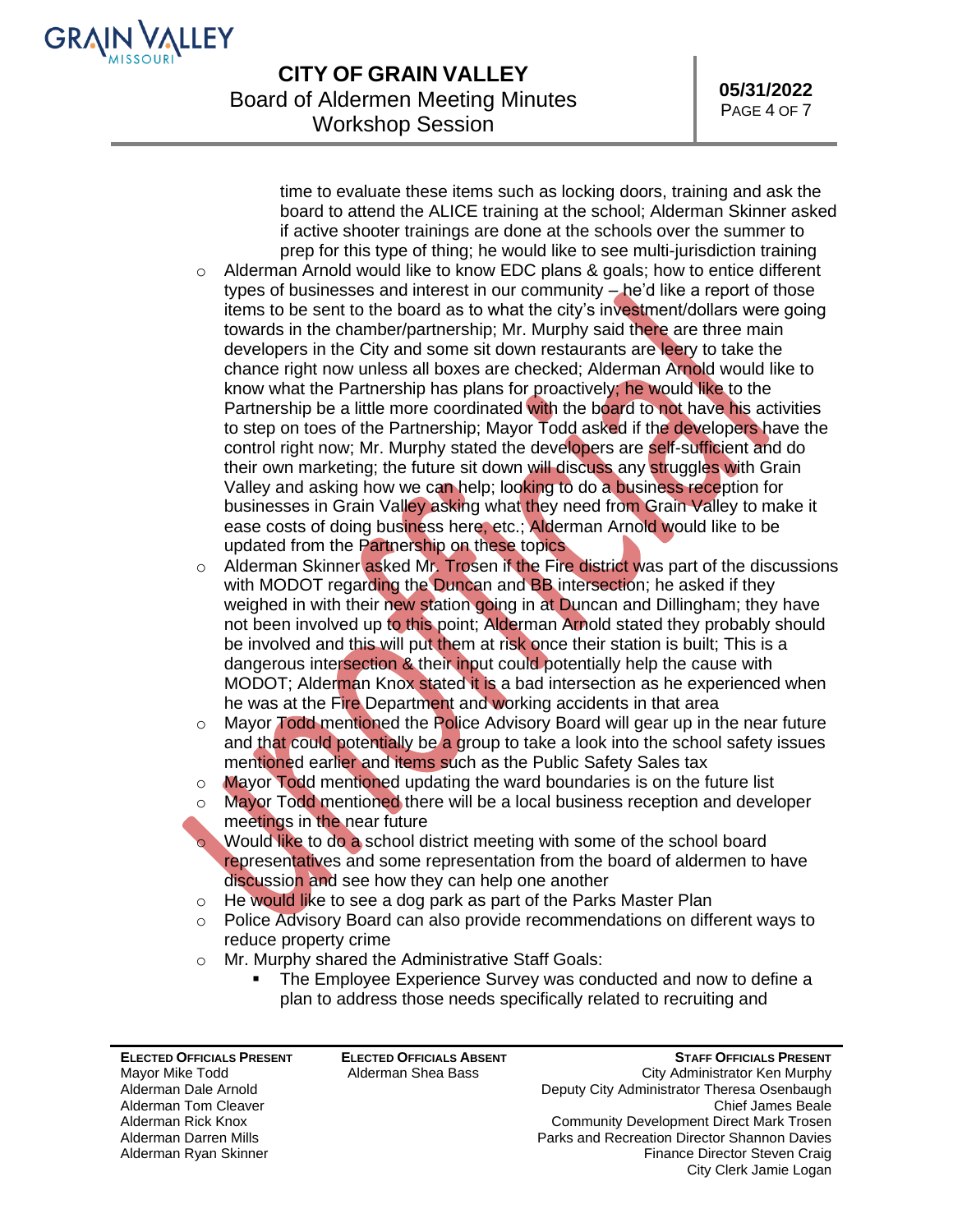

employee retention

- Missouri Main Street Grant was approved and the team will move full steam ahead on that project
- Brand implementation is still well on its way
- Customer Service improvements to include ways to provide easier ways to work with the City such as online permitting, paying bills online and making ways to interact virtually
- HR is doing an update on salary study relating back to the employee recruiting/retention
- PIO position is staffed and will continue to work on communication and working to open those lines of communication
	- Alderman Arnold mentioned other communities have their PIO have regular interaction/updates discussing ordinances with the public about topics such as dangerous dogs, weeds, trash cans etc. using all types of media (paper, social media, etc.)
- Police Station project is a big goal, and it will be constant until that facility is built
- **.** The Strategic Plan has guided these decisions and projects and goals tie to the bigger picture
- o Chief Beale shared the Police Department Goals:
	- Looking to get the PD full staff again and he'd like to do a split shift set up by late July
	- State of Missouri changed the CEUs requirements for commissioned officers; They are providing some training in house to help officers fulfill their trainings by June of each year instead of struggling the end of the year; allowing for more time on specialized training including drones, etc.
	- License Plate Readers, body cams and new radios are all new technologies and tools provided to officers
	- Business Checks/mobility checks to be increased by 25% this year & they are well on their way to this goal
	- **Community Stability connect with the community stakeholders to include** ways to reach out to certain areas in the city in need of clean up
	- Peer Support Group has been established for officers including Pastor Geiger and psychological specialist
	- Johnson County clinician has been assigned to Grain Valley and she will ride once a week with our officers
	- **CIRT** dog Dozer has been placed with the department to assist with the mental health
	- Every officer has been CIT certified/scheduled to complete the training
		- Alderman Knox asked about the drones and who should be trained; all officers were offered the opportunity; Captain Palecek is the only one with any interest at this point

**ELECTED OFFICIALS PRESENT** Mayor Mike Todd Alderman Dale Arnold Alderman Tom Cleaver Alderman Rick Knox Alderman Darren Mills Alderman Ryan Skinner

**ELECTED OFFICIALS ABSENT** Alderman Shea Bass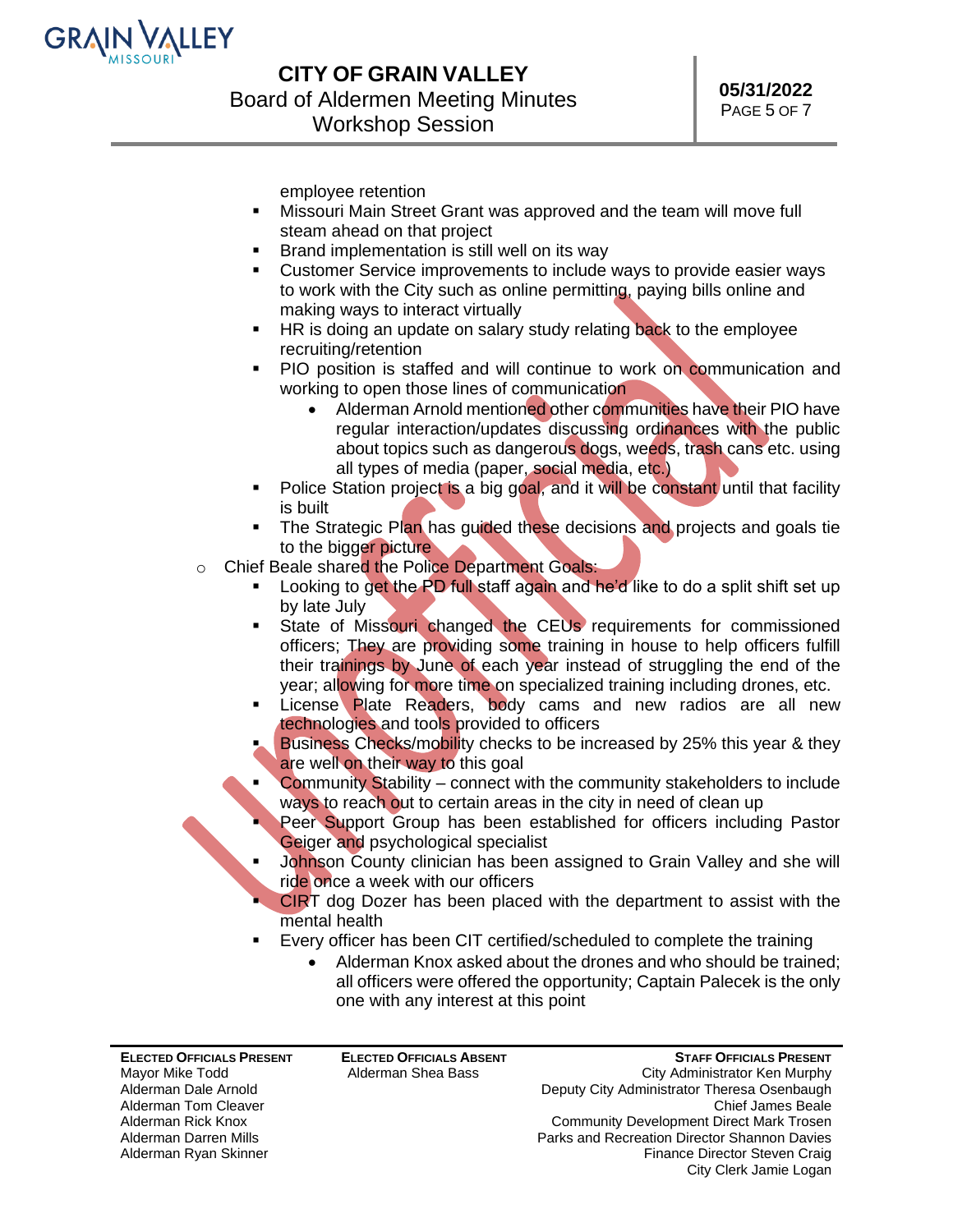

- o Community Development Goals
	- Discussed the comprehensive plan to include staff involvement and community involvement with a target goal of plan adoption around July 2023
	- Working on online permit processes (building permits, etc.) and pay options online; this will extend to the inspection process with communication to the builder with immediate approvals/feedback
	- **EXECT** Stormwater master plan updating now; DNR MS4 permit process requires this at a state level and EPA & communicates the importance of these plans
	- Updating with GIS mapping in regards to technology; zoning and subdivision mapping and park maps online as well as Public Works utility maps; water meters/fire hydrant locations; public works use tablets vs. paper work orders and reported electronically
	- Updated standards for developers this past year; Neptune Water Meter system was updated and 95% are read remotely instead of staff physically inspecting in person providing more timely information for leaky toilet, shut off bills, etc.
	- They are short 3 public works maintenance workers; working with HR to figure out how to improve this hiring/retention
- o Parks & Recreation
	- Creation of a Friends of the Park program to help fundraise if necessary for parks with the goal to get the community more involved in Parks and Rec programming with a pool of citizen volunteers that can be utilized if necessary and a way for citizens to be engaged
	- Did you Know? Program with stats/facts that can be shared to help promote Parks & Rec program benefits
	- Trail maintenance plan that shows pedestrian connectivity is a large desire of the community; Walking continues to be a largely participated in activity due to the accessibility and affordability (follows CIP plan)- outlines construction of trails and how they can be routed through the community
	- Parks Trails Master Plan to be created
		- Alderman Knox asked how often trails are inspected; during busy season at least weekly as part of mowing process; there are safety inspections occurring as well like the parks; Mr. Murphy stated the idea is to treat like the road maintenance plan to be able to plan going forward
- o Finance
	- **Utility Billing has upgraded the technology to include numbers of citizens** satisfied with the city interactions by offering more payment options to include payment line, text to pay and mobile app was 1800 a month and this past month 3000 which is the highest it has been
	- Neptune real time access to customer accounts- quicker service and real time information for troubleshooting, billing, etc.

**ELECTED OFFICIALS PRESENT** Mayor Mike Todd Alderman Dale Arnold Alderman Tom Cleaver Alderman Rick Knox Alderman Darren Mills Alderman Ryan Skinner

**ELECTED OFFICIALS ABSENT** Alderman Shea Bass